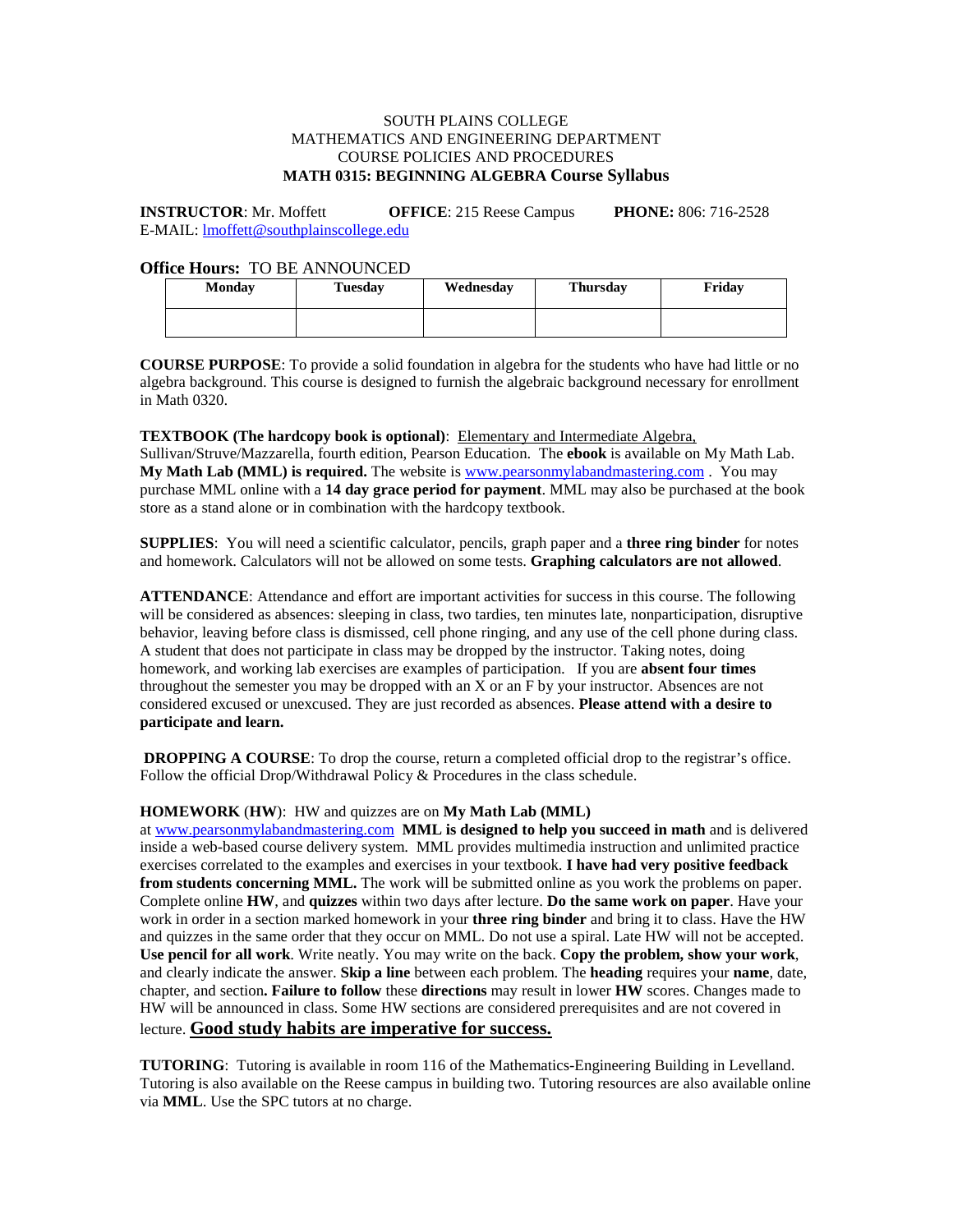**EXAMINATIONS**: There will be **4** major exams. You must show your work in pencil on the test. Tentative dates for the exams will be on the class schedule. Please correct the exams as they are returned in partial preparation for the final. **Exams may not be made up**. If you are absent on the day an exam is given, you will receive a grade of **zero** for that exam. At the discretion of your instructor, the final test grade **may** be used to replace one zero for a missed exam. Subsequent zeros will stand.

**GRADING**: **Homework and quizzes** on My Math Lab (**MML**) online will count as **20%** of your overall grade. For **extra practice** work problems from the textbook. Some of the answers are in the back of the book. There will be **four exams and a final**. **Each exam** will count **15%** and **the final** will count **20%.** If class is dismissed during finals week due to weather or any other reason, your grade will be the average you have prior to taking the final test.

# **Final grades will be awarded on the following scale:**

**A** 90-100; **B** 80-89; **C** 70-79; **D** 60-69; **F** below 60.

A student with two or fewer absences may be considered for a PR if all HW and quizzes are completed successfully (70% or greater).

## STUDENT RESPONSIBILITIES:

- **1. READ YOUR SYLLABUS**!
- **2. Attend class. Avoid being tardy. B**e aware of announcements made in class.
- **3. Read the sections assigned before class.**
- **4. Do online assignments**.
- **5. Work extra problems**, as needed, to understand each topic.
- **6. Turn cell phones OFF or on silent prior to entering the classroom.**  *A cell phone violation may result in a student being dropped from the class. Any use of the cell phone is considered a violation.*

**Behavior and Discipline**: Please keep a **positive attitude** and come to class desirous to learn. Treat yourself and others with respect. Any student not doing so will be asked to leave. Please assist in maintaining a classroom environment that is conducive to learning. Refrain from reading newspapers, chewing tobacco products, or otherwise being disruptive in class**.** A student is considered absent for disruptive behavior. A violation of cell phone rules is considered disruptive behavior. Keep all other electronic devices off. You may be dropped from the class for any disruptive behavior.

# **COURSE OBJECTIVES:**

Successful completion of this course should reflect mastery of the following objectives: (Chapter and section numbers are indicated in parentheses.)

- 1. Add, subtract, multiply and divide real numbers. (1.5)
- 2. Use the order of operations to simplify an expression. (1.7)
- 3. Simplify algebraic expressions. (1.8)
- 4. Solve linear equations.  $(2.1, 2.2, 2.3)$ <br>5. Translate and solve word problems.  $(2.1, 2.2, 2.3)$
- Translate and solve word problems.  $(2.5, 2.6, 2.7)$
- 6. Solve linear inequalities. (2.8)
- 7. Graph equations in two variables by the intercept method and the slope-intercept method. (3.1, 3.2, 3.3, 3.4)
- 8. Solve systems of equations by graphing, substitution, and elimination. (4.1, 4.2, 4.3)
- \*8b. Connect and use multiple strands of mathematical situations and problems, as well as in the study of other disciplines. (4.4, 4.5) If you have ample time, cover these two sections. \*8b is recommended, but not required
- 9. Evaluate expressions using exponent rules. (5.2, 5.4)
- 10. Add, subtract, multiply and divide polynomials. (5.1, 5.3, 5.5)
- 11. Factor polynomials, (6.1, 6.2, 6.3, 6.4, 6.5)
- 12. Solve quadratic equations by factoring. (6.6)

## **The two main course objectives are: solve a linear equation and be able to factor**. **Students will be expected to be able to factor well when they finish Math 0315.**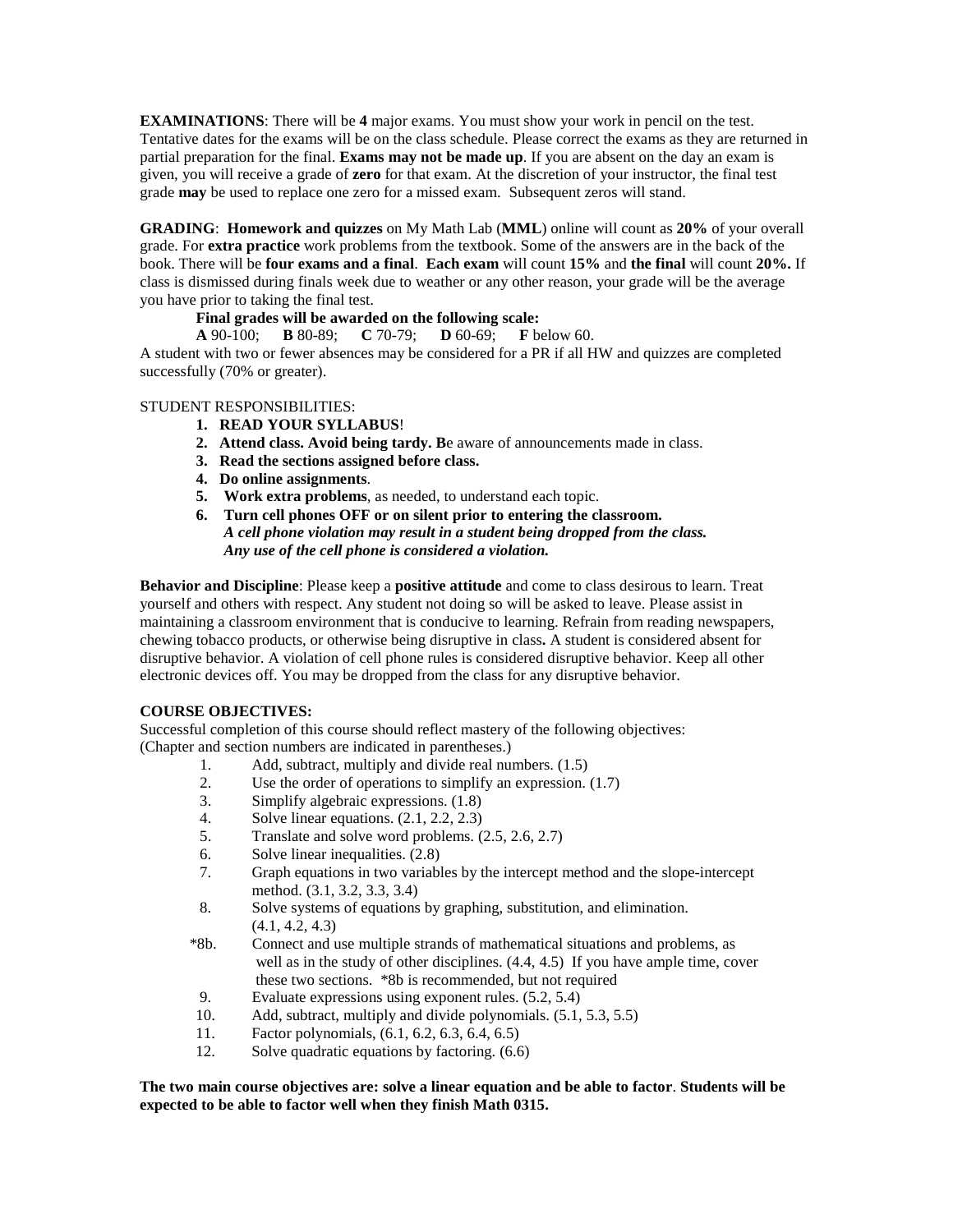**"***Opportunities are usually disguised as hard work, so most people don't recognize them"* **~ Ann Landers**

| <b>WEEK</b>     | <b>SECTIONS COVERED</b>       |  |  |
|-----------------|-------------------------------|--|--|
| $\mathbf{1}$    | Syllabus 1.4 1.5 1.7          |  |  |
| $\overline{2}$  | $\overline{1.8}$<br>$2.1$ 2.2 |  |  |
| $\overline{3}$  | 2.3 Exam 1 (no calculator)    |  |  |
| $\overline{4}$  | $2.5$ 2.6 2.7                 |  |  |
| $\overline{5}$  | $\overline{3.1}$ 3.2<br>2.8   |  |  |
| $\overline{6}$  | $3.3\quad 3.4$                |  |  |
| $\overline{7}$  | Exam $2$ 5.1                  |  |  |
| 8               | $\overline{5.2}$ 5.3          |  |  |
| 9               | $5.4$ 5.5                     |  |  |
| 10              | Exam $3$ 6.1                  |  |  |
| $\overline{11}$ | $6.2$ $6.3$ $6.4$             |  |  |
| 12              | $6.5$ $6.6$                   |  |  |
| 13              | $4.1$ $4.2$ $4.3$             |  |  |
| 14              | Review Exam 4                 |  |  |
| $\overline{15}$ | Review                        |  |  |
| $\overline{16}$ | <b>Final Exam</b>             |  |  |

# **Math 0315 Schedule (Subject to change)**